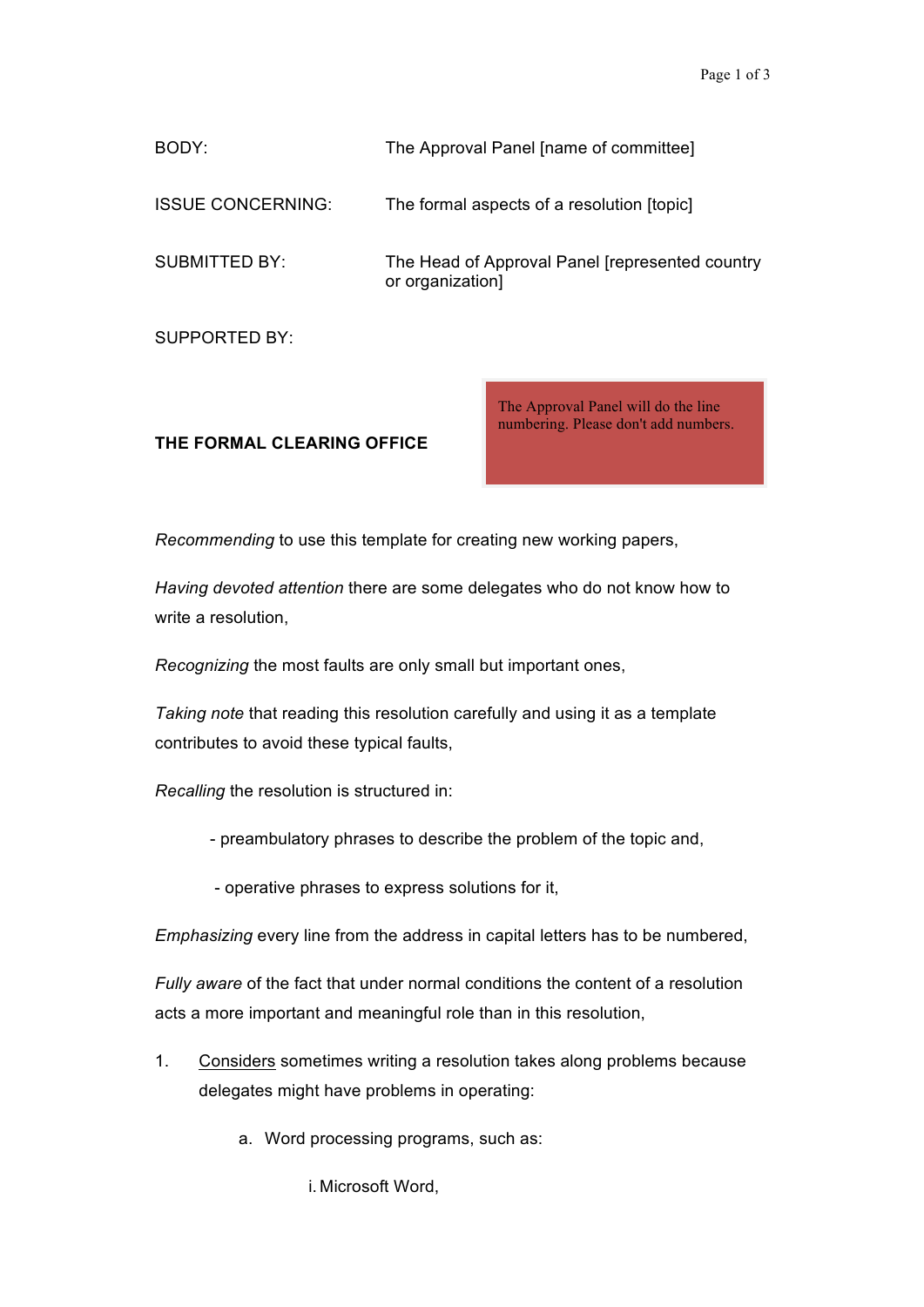ii.and Open Office,

- iii. maybe WordPad,
- iv. or even the Microsoft Editor,
- b. Computers it selves,
- c. Or even their brains to annoy about this stupid point and surreptitious advertising;
- 1. Requests all delegates to ask the members of the Approval Panel if there are difficulties or uncertain aspects in writing the resolution;
- 2. Further recommends taking a look at the introductory phrases you should use in a resolution;
- 3. Draws the attention to the fact that every delegate has to use the tabulator button to set always the same amount of space between the numbered lines and the phrases and between the numbers of the operative phrases and themselves, or to move subordinated phrases or words uniformly to the right;
- 4. Deplores some delegates to use the respective amount of space:
	- a. Only one space between the page's position and the next phrase and between all preambulatory and operative phrases,
	- b. Two spaces between the resolution head and the address in capital letters,
	- c. And never a space inside of an unfinished preambulatory or operative phrase;
- 5. Confirms that at the end of a preambulatory phrase has to be a comma and at the end of an operative one a semicolon, with a comma after a subordinated phrase in the middle;
- 6. Calls upon all delegates to use only so much paper as it is necessary by writing in Times New Roman, always in size 12 or Arial, size 11;